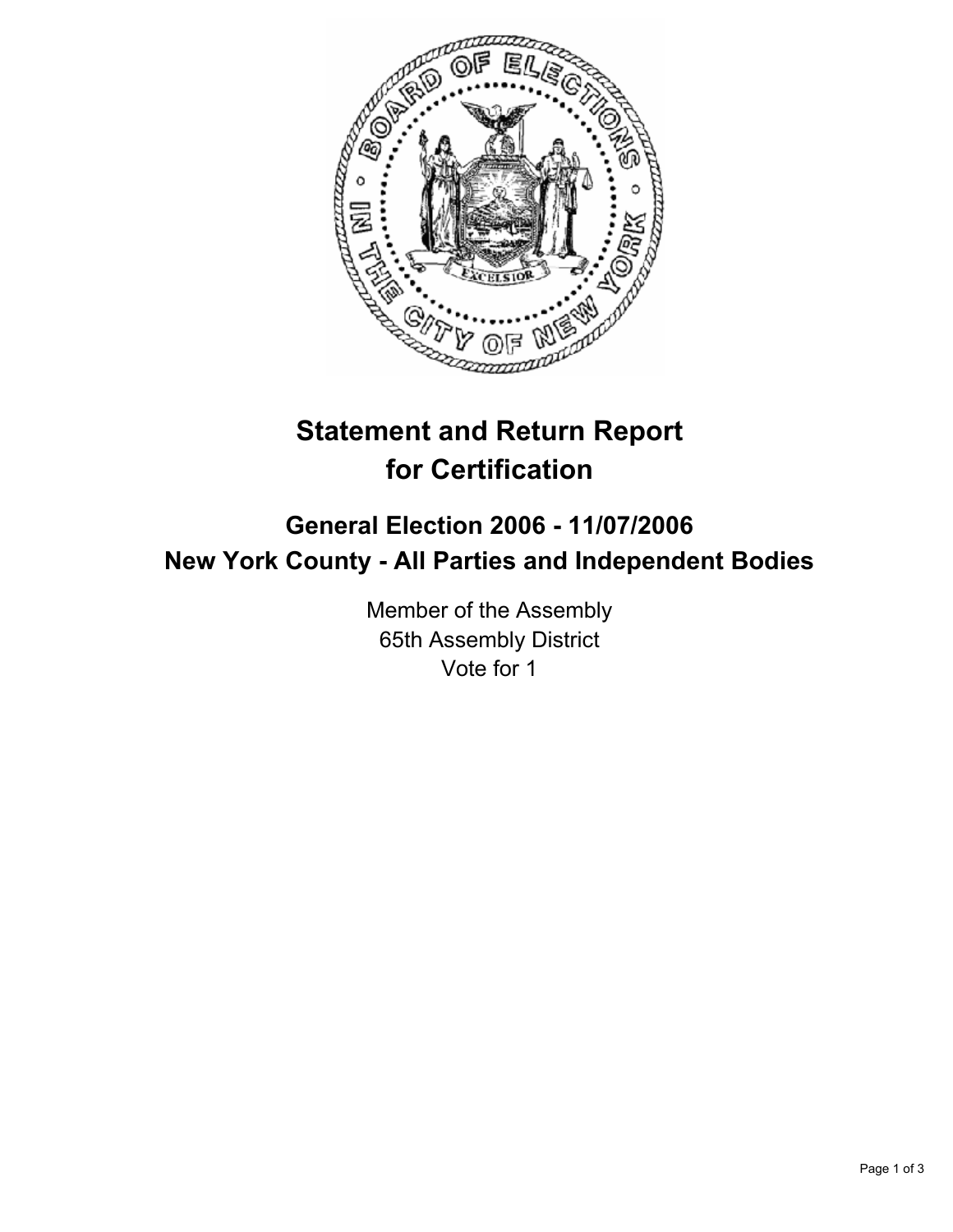

### **Assembly District 65**

| <b>PUBLIC COUNTER</b>                       | 31,998 |
|---------------------------------------------|--------|
| <b>EMERGENCY</b>                            | 75     |
| ABSENTEE/MILITARY                           | 928    |
| <b>AFFIDAVIT</b>                            | 1,038  |
| <b>Total Ballots</b>                        | 34,543 |
| MICHAEL FANDAL (REPUBLICAN)                 | 5,499  |
| ALEXANDER B PETE GRANNIS (DEMOCRATIC)       | 24,046 |
| ALEXANDER B PETE GRANNIS (WORKING FAMILIES) | 1,288  |
| ALEXANDER B PETE GRANNIS (WRITE-IN)         |        |
| ALICIA CHAVEZ (WRITE-IN)                    |        |
| ROBERT HEIM (WRITE-IN)                      |        |
| <b>Total Votes</b>                          | 30,836 |
| Unrecorded                                  | 3.707  |